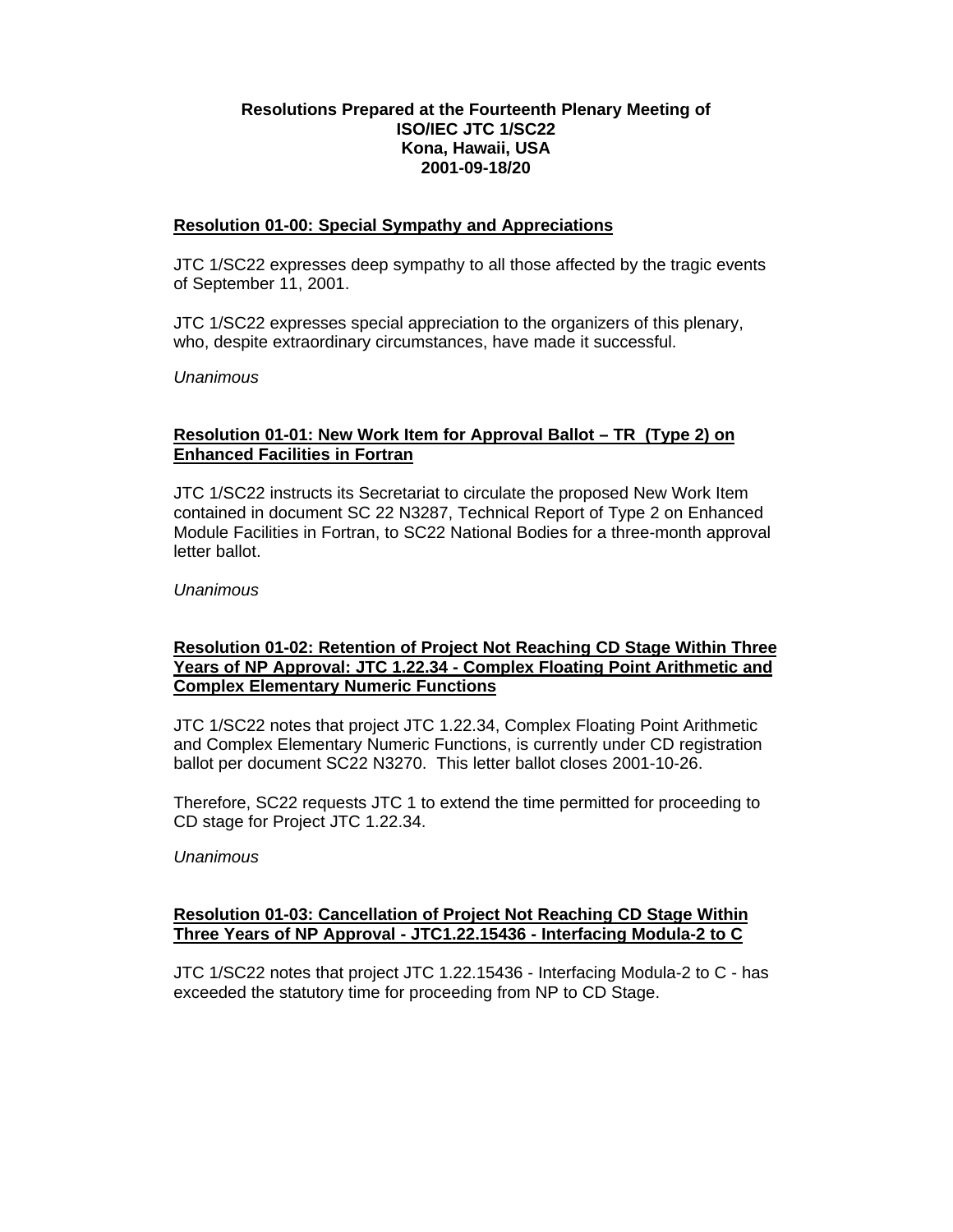SC22 notes that per Nara Resolution 00-18, this project was granted a one year extension to proceed to CD stage.

Since WG13 has requested the cancellation of this project per SC 22 N3296, SC22 instructs its Secretariat to cancel this project and remove it from the SC22 programme of work, pending JTC 1 approval.

*Unanimous*

### **Resolution 01-04: Freely Available Technical Corrigendum for ISO/IEC 9899:1999 (C Language)**

JTC 1/SC22 instructs its Secretariat to issue a letter ballot on the following:

JTC 1/SC22 endorses the request from WG14 in SC22 N3289 that Technical Corrigendum 1 to ISO/IEC 9899:1999, Programming Language C, be made freely available, and directs the SC22 Secretariat to immediately forward this request to JTC 1 along with the rationale shown below.

*Rationale: WG14 would like to make the Technical Corrigendum 1 for 9899:1999 publicly available on the WG14 web page. Permission was previously granted to place the two Technical Corrigenda for 9899:1990 on the WG14 web page. WG14 believes the C community would be well served by having the exact text of the Technical Corrigendum 1 publicly available. Like software patches that are publicly available (but the full software is not), this Technical Corrigendum 1 contains only the changes, not the entire C Standard. Already, some ISO members distribute the Technical Corrigendum free of charge. Thus, freely distributing the Technical Corrigendum should cause little or no revenue loss.*

*Unanimous*

## **Resolution 01-05: Retention of Project Not Reaching FDIS Stage Within Four Years of Reaching CD – JTC 1.22.45 - Z Notation**

JTC 1/SC22 notes that Project JTC 1.22.54, ISO/IEC FCD 13568 – Z Notation, has not reached the FDIS stage within four years of having reached the CD stage. SC22 notes, however, that significant progress has been made on the project and there is no reason to suppose that it will not be completed.

Therefore, SC22 requests JTC 1 to extend by another year the time permitted for proceeding from the FCD to the FDIS stage for Project JTC 1.22.45.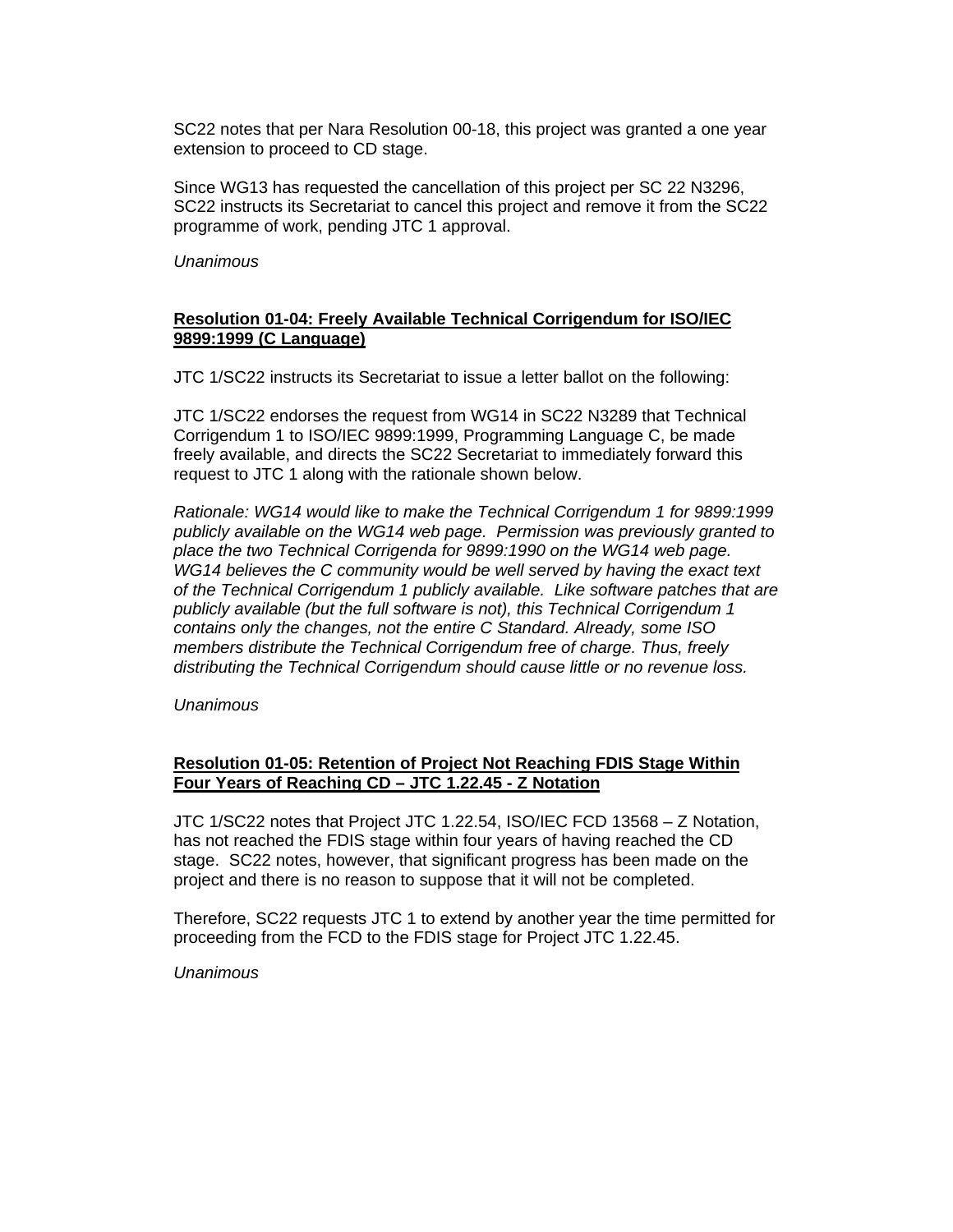### **Resolution 01-06: Appointment of Project Editors**

JTC 1/SC22 approves the following appointments as SC22 Project Editors:

- Mr. Roger Scowen for JTC 1.22.14977 Syntactic Metalanguage Extended BNF
- Mr. Frank Farance for JTC 1.22.17 -- ISO/IEC 11404:1996 Language Independent Datatypes.

#### *Unanimous*

## **Resolution 01-07: Standards for Periodic Review**

JTC 1/SC22 recommends to JTC 1 that at the end of their 5-year review period:

- The following standards be confirmed: ISO/IEC 15145:1997 - FORTH ISO/IEC 13813:1998 - Ada Complex Functions;
- The following standard be withdrawn: ISO/IEC 13814:1998 - Generic Package of Complex Elementary Functions in Ada;

### *Unanimous*

### **Resolution 01-29: Periodic Review of ISO/IEC 13816 - Programming Language Lisp**

JTC 1/SC22 requests a recommendation from the SC22/WG16 Convenor as to whether ISO/IEC 13816 should be confirmed, revised, or withdrawn as part of the JTC1 Five Year Review and instructs its Secretariat to issue an appropriate Letter Ballot.

*Unanimous*

### **Resolution 01-30: Periodic Review List for 2003**

JTC 1/SC22 instructs all SC22 WGs to review N3222 and provide written recommendations prior to the 2002 SC22 Plenary for all of their standards that are included on the Five-Year Review list for 2003.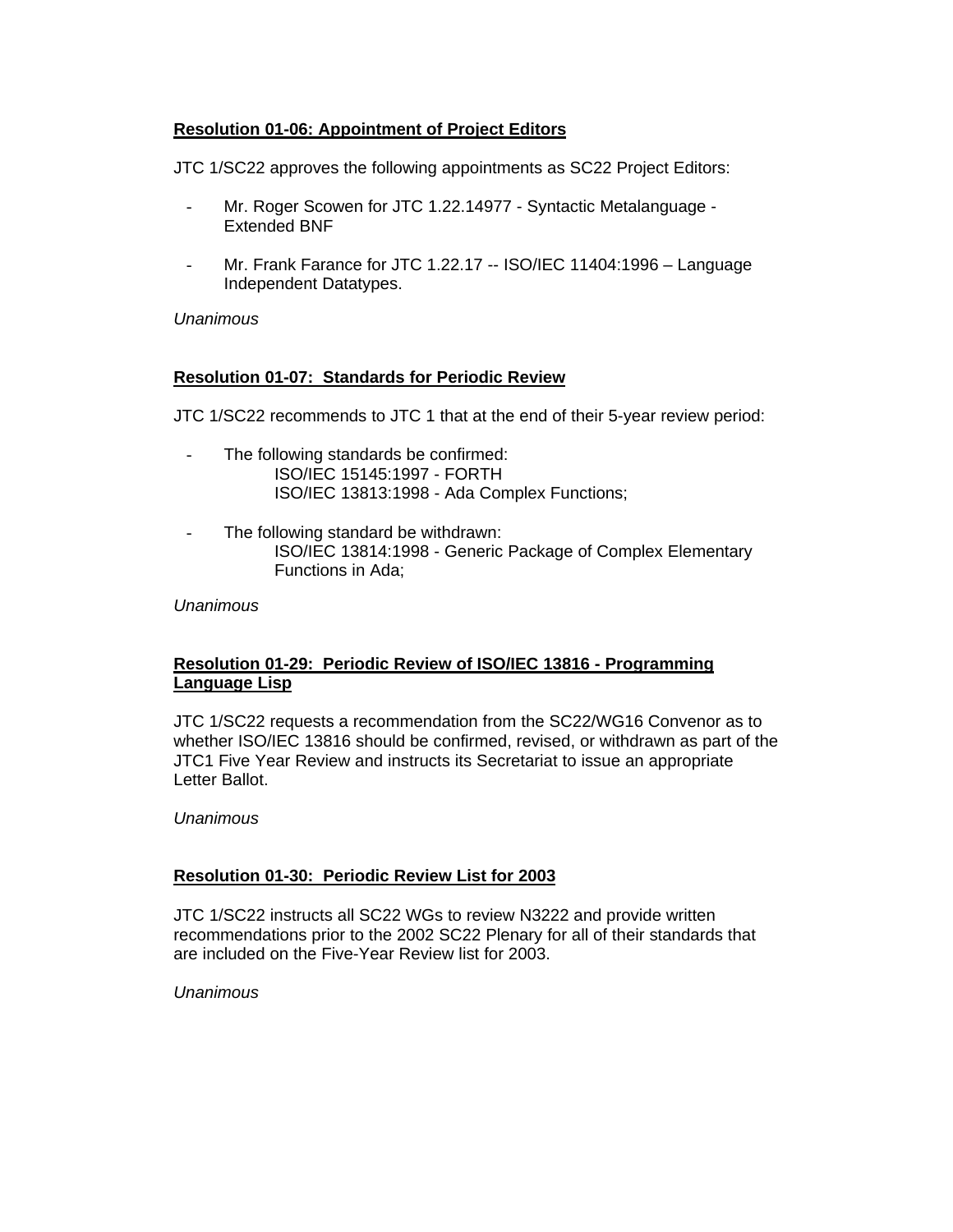## **Resolution 01-08: New Work Item for Approval Ballot - TR (Type 2) on C++ Library Extensions**

JTC 1/SC22 instructs its Secretariat to circulate the proposed New Work Item contained in document SC 22 N3277, Technical Report of Type 2 on C++ Library Extensions (based on ISO/IEC 14882), to SC22 National Bodies for a threemonth Approval Letter Ballot.

### *Unanimous*

# **Resolution 01-09: Call for Candidates for PCTE Project Editor**

JTC 1/SC22 instructs its Secretariat to conduct a call for candidates to serve as PCTE (JTC 1.22.47) Project Editor. If an individual is not identified, this position will be canceled.

### *Unanimous*

### **Resolution 01-10: Letter Ballot for Freely Available Technical Report - ISO/IEC 15942 Guidance for Use of Ada In High Integrity Systems (Type 3 TR)**

JTC 1/SC22 instructs its Secretariat to issue a letter ballot on the following:

ISO/IEC JTC 1/SC22 endorses the request from WG9 in SC22 N3256 that ISO/IEC TR 15942, Guidance for Use of Ada In High Integrity Systems (Type 3 TR), be made freely available, and directs the SC22 Secretariat to immediately forward this request to ISO/IEC JTC 1 along with the rationale shown below.

*Rationale: TR 15942 qualifies under the criteria provided by JTC 1 Sendai Resolution 32 because it is a Technical Report. It also qualifies under the criteria of JTC1 N 5165 because it explains inter-relationships among the referenced standards and thereby serves to promote the work of JTC1 possibly leading to increased sales of the referenced standards.*

*Unanimous*

# **Resolution 01-11: Re-appointment of Working Group 15 Convener**

JTC 1/SC22 approves the re-appointment of Mr. Jim Oblinger as Convener of WG15 – POSIX.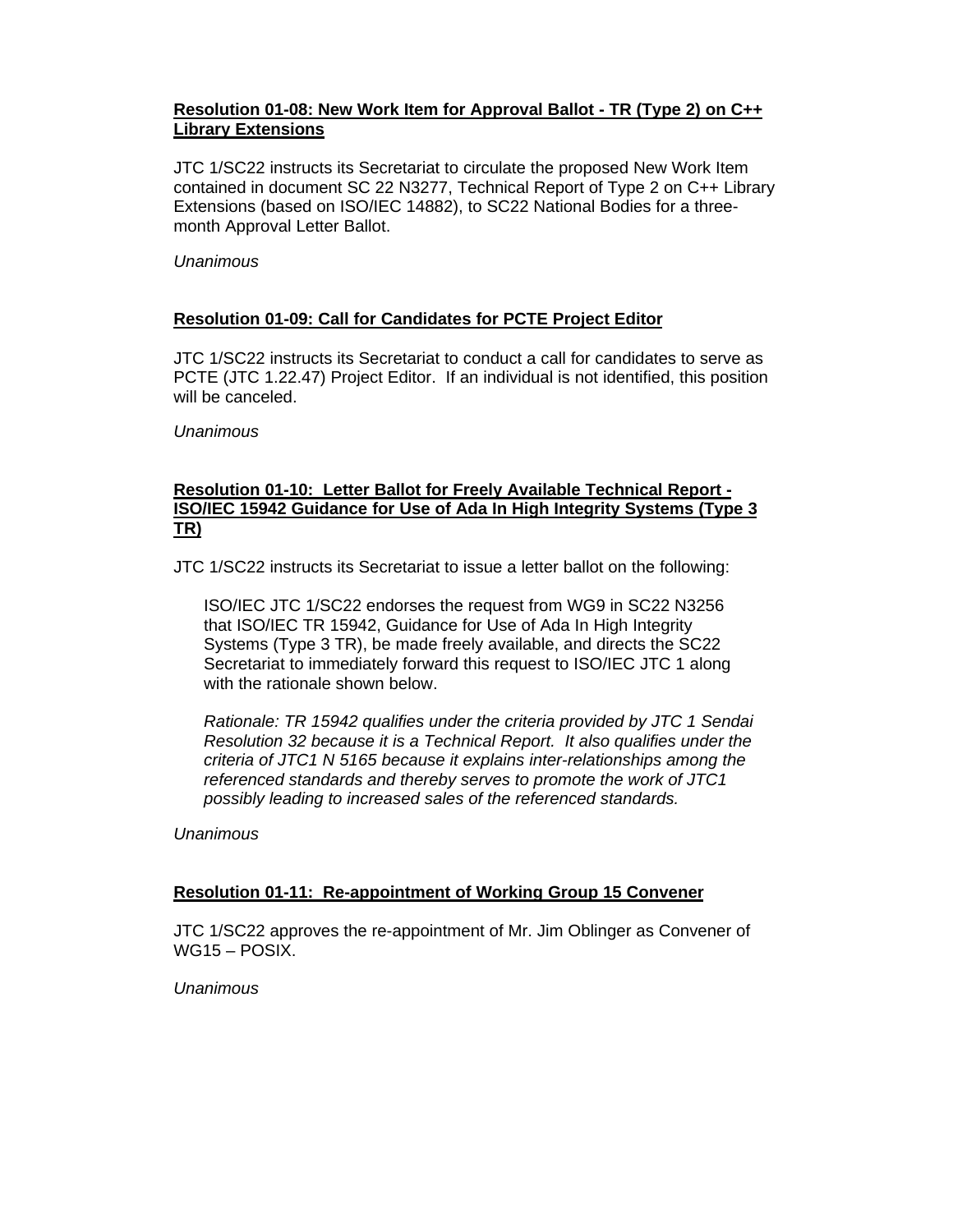## **Resolution 01-12: ISO/IEC JTC 1/SC22 Plenary for 2002**

JTC 1/SC22 thanks the Finnish Member Body for its generous offer to host the JTC 1/SC22 2002 Plenary in Saariselkä, Finland beginning 26 August 2002 and is pleased to accept the offer.

#### *Unanimous*

### **Resolution 01-13: Retention of Project Not Progressing for Three Years or More - JTC 1.22.15879 – Distributed Software Administration DCE-RPC Interoperability (XDSA/DCE)**

Per SC 22 N3272, project JTC 1.22.15879, ISO/IEC DIS 15879, Distributed Software Administration DCE-RPC Interoperability (XDSA/DCE), has not progressed for three years or more (DIS stage since 1998-02-24).

JTC 1/SC22 instructs the WG15 Convener to contact Mr. M. Kirk of the PAS submitter, The Open Group, to request a status report on this project and recommendation for further action. (Note: Resolution 01-15 requests an extension of one year for this project.)

*Unanimous*

### **Resolution 01-14: Withdrawal of Projects**

At the recommendation of WG15 (SC22 N3315), JTC 1/SC22 instructs its Secretariat to withdraw the following projects, pending JTC 1 approval:

- 1. JTC 1.22.21.03.01, 15068-1, System Administration Overview
- 2. JTC 1.22.21.01.03.03, PDAM 4 to 9945-1, Amendment 4 to Portable Operating System Interface (POSIX) - Part 1: System API

*Unanimous*

# **Resolution 01-15: Retention of WG15 Projects Not Reaching FDIS Stage Within Four Years of Reaching CD**

Per SC 22 N3274, JTC 1/SC22 notes that the following projects listed below have not reached the FDIS stage within four years of having reached the CD stage:

1. JTC 1.22.21.02.03, PDAM 1 to 9945-2, Amendment 1 on Batch Services Portability Extensions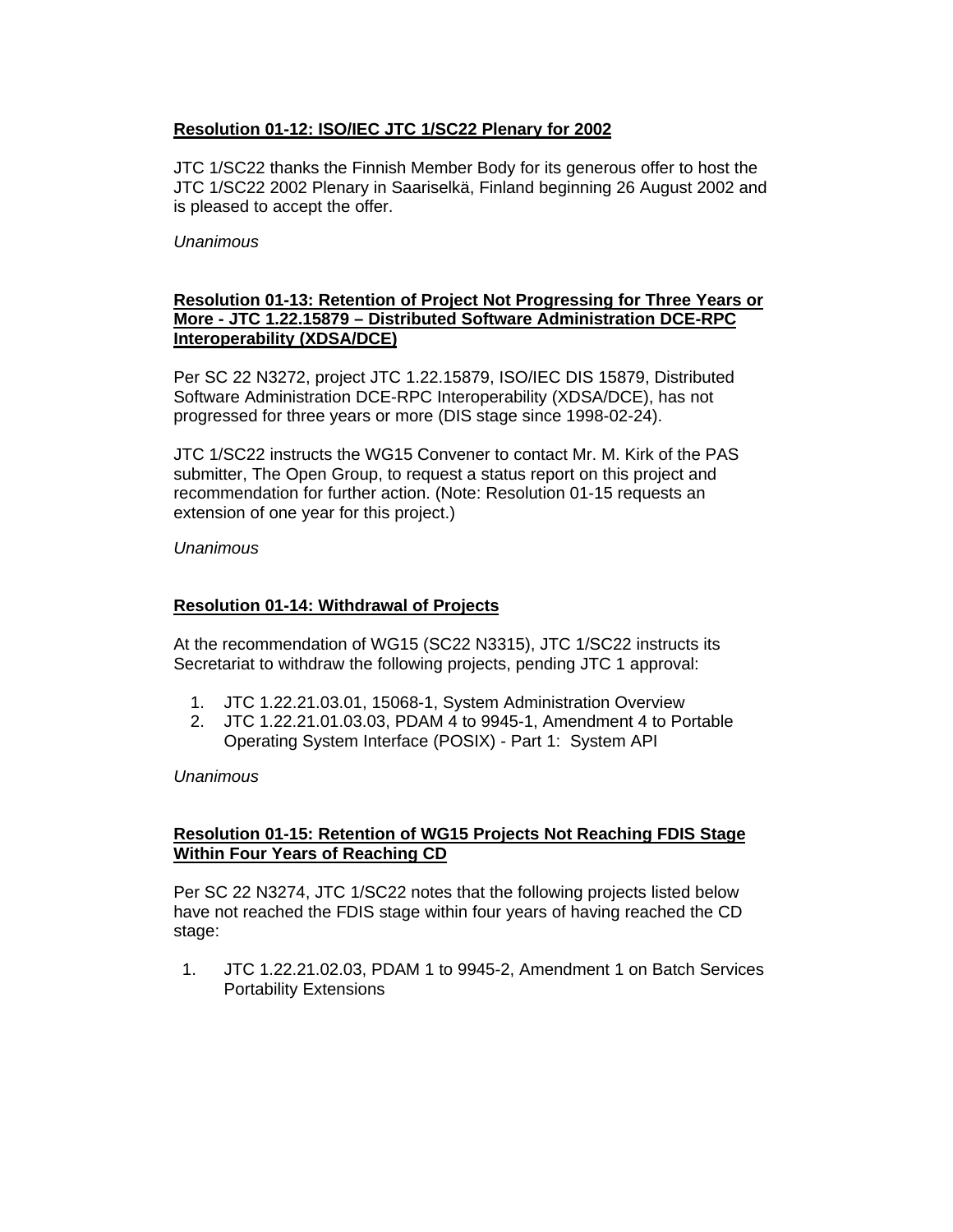- 2. JTC 1.22.21.03.05, DIS 15068-3, POSIX System Administration User and Group Account Administration
- 3. JTC 1.22.39, PDAM 5 to 9945-1, Amendment 5 to Portable Operating System Interface (POSIX) - Part 1: System API
- 4. JTC 1.22.40, PDAM 8 to 9945-1, Amendment 8 to Portable Operating System Interface (POSIX) - Part 1: System API
- 5. JTC 1.22.41, FPDAM 2 to 9945-2, Amendment 2 to IS 9945-2, POSIX Part 2: Shell and Utility Addendum (Note: 22.41 was granted a one-year extension per Nara Resolution 00-17. An additional one-year extension is being requested for proper sequencing of this project because JTC 1.22.39 (above) must complete prior to this project.)
- 6. JTC 1.22.14515-1.02, FPDAM 1 to IS 14515-1, Amendment 1 to IS 14515-1, Realtime Extensions
- 7. JTC 1.22.14515-2, DIS 14515-2, Shell and Utilities Test Methods
- 8. JTC 1.22.15287.01, FPDISP 15287-1, POSIX Supercomputing Application Environment Profiles
- 9. JTC 1.22.15879, DIS 15879, Distributed Software Administration DCE-RPC Interoperability (XDSA/DCE) - see also SC 22 N 3272 and Resolution 01-13.

SC22/WG15 has recommended that these projects remain on the SC22 programme of work *(see SC22 N3315).*

Therefore, JTC 1/SC22 requests JTC 1 to grant a one-year extension for the time permitted for proceeding to the next stage for these WG15 projects.

*Unanimous*

# **Resolution 01-16: Appointment of Liaison Representative to ECMA**

JTC 1/SC22 appoints Mr. Rex Jaeschke as its liaison representative to ECMA.

*Unanimous*

# **Resolution 01-17: Call for Liaison Representative to ISO/IEC JTC 1/SC2**

JTC 1/SC22 instructs the Secretariat to issue a "Call for Volunteers" for liaison representative to JTC 1/SC2.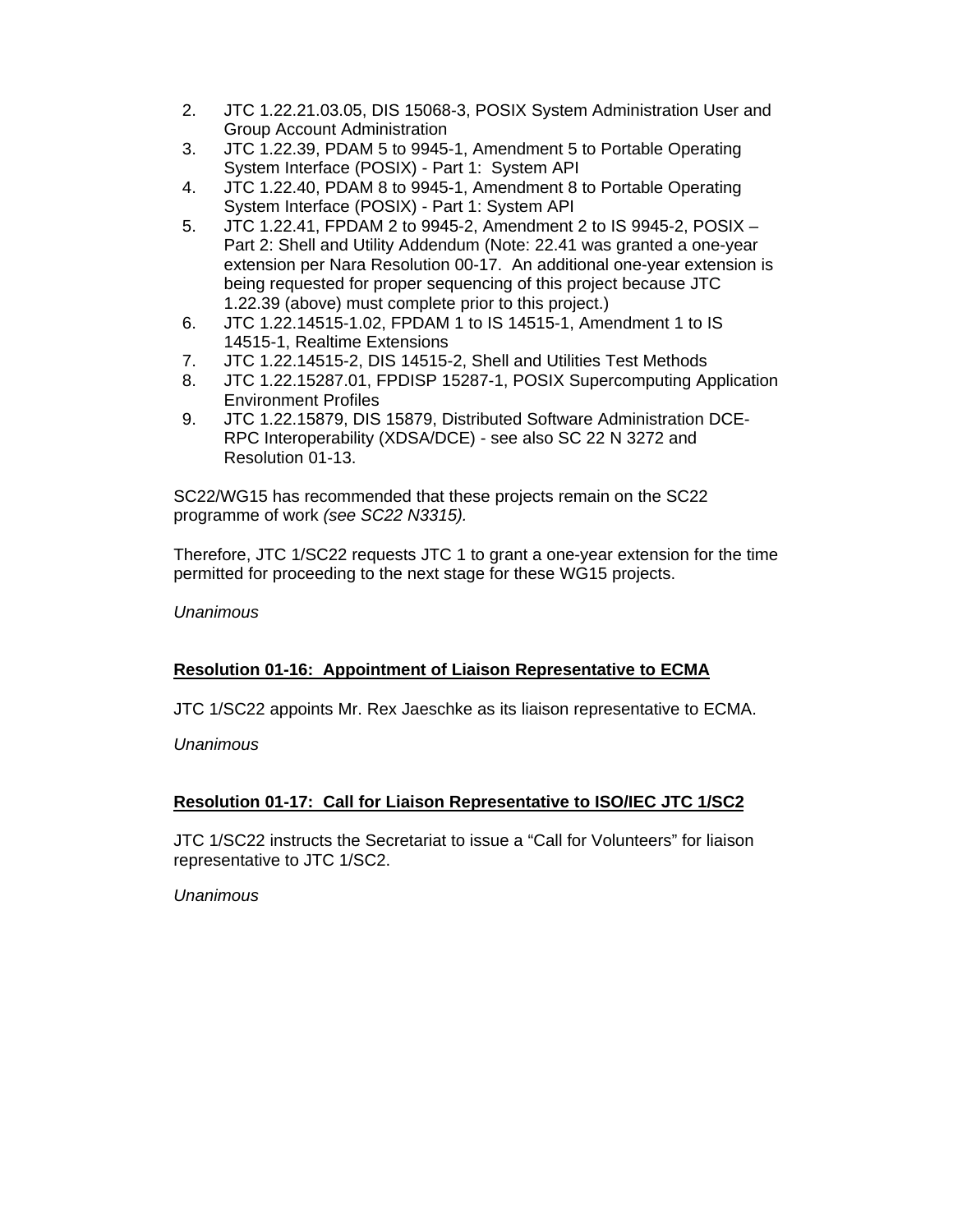## **Resolution 01-18: Letter Ballot - Establishment of Liaison with IETF**

In response to the request from WG20 (N3284) to establish a liaison with IETF, JTC 1/SC22 instructs its Secretariat to issue an SC22 Letter Ballot on the following:

The Internet Engineering Task Force has requested a Category A liaison with ISO/IEC/JTC1/SC22. The Rationale for this request is contained in document N3284. ISO/IEC/JTC1/SC22 agrees instead to offer IETF a category C liaison with ISO/IEC/JTC1/SC22.

*Unanimous*

# **Resolution 01-18a: Request for appointment of JTC1 Coordinating Officer**

Noting that IETF currently has liaisons with SC2, SC6, and SC27, JTC 1/SC22 requests that JTC 1 appoint Mr. Doug Johnson as JTC1 Coordinating Officer for its IETF liaisons (see Resolution 01-18 and JTC1 Directives 3.3.4.4).

*Unanimous*

# **Resolution 01-19: Future of WG13**

In response to N3296 (SC 22/WG13 Report), JTC 1/SC22 requests its chairman to communicate with Mr. Martin Schoenhacker (WG13 [Modula-2] convenor) that there is no provision in the procedures to continue a WG as a maintenance body. Therefore, the WG must be officially disbanded if there is no additional development work envisioned.

*Unanimous*

**Resolution 01-20: This draft resolution was deleted.**

**Resolution 01-21: This draft resolution was deleted**.

### **Resolution 01-22: Letter Ballot - Revision of TR 10176 - Guidelines for the Preparation of Programming Language Standards**

JTC 1/SC22 instructs the SC22 Secretariat to issue a Letter Ballot on the following: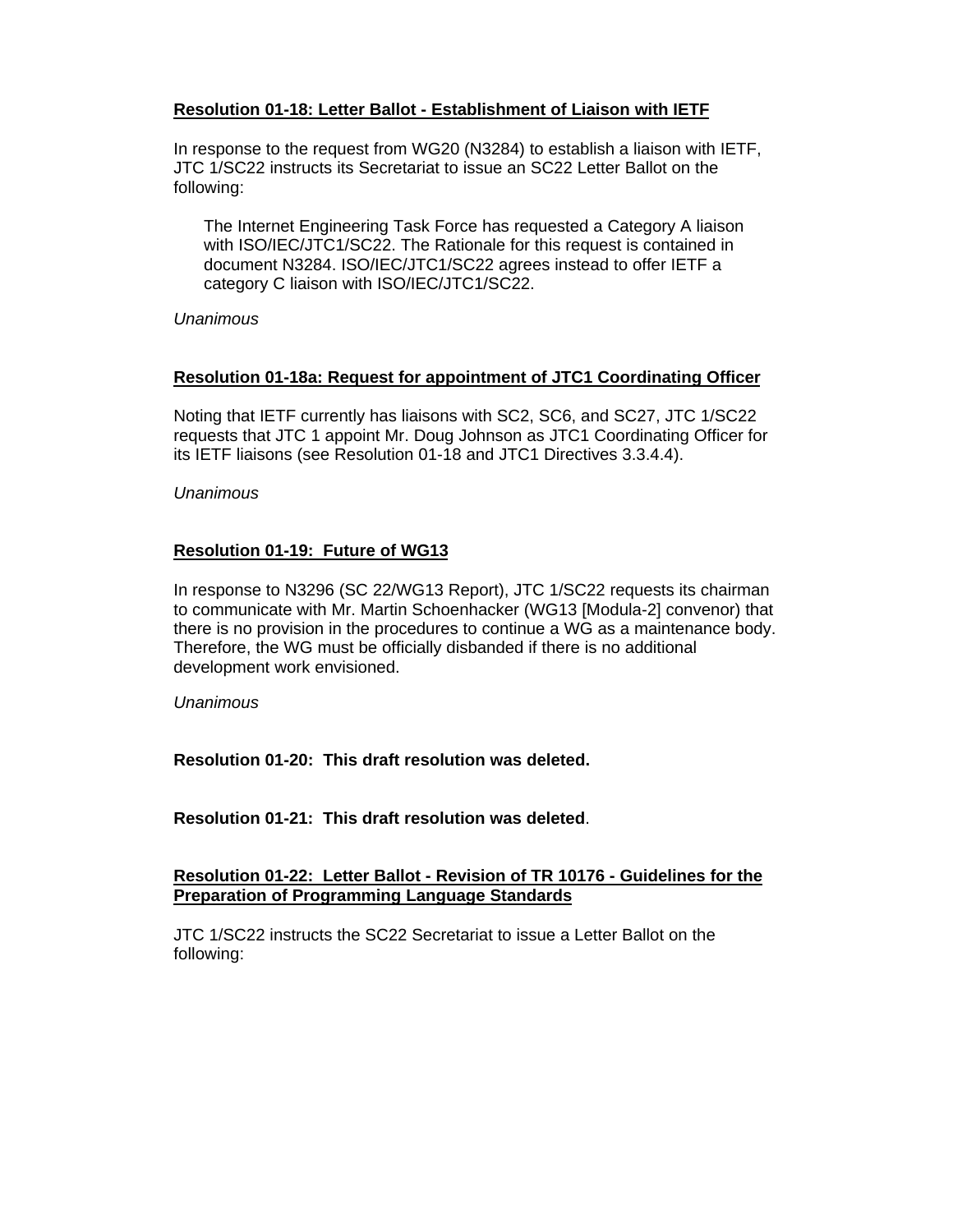JTC 1/SC22 authorizes the start of a revision (currently in WG20) of TR 10176, to align its Annex A with the repertoire of ISO/IEC 10646, parts 1 and 2, taking into account the proposed method in SC22 N3249.

### *Unanimous*

### **Resolution 01-23: Letter Ballot - Request to Include Annex A of TR 10176 on ITTF Website**

JTC 1/SC22 instructs its Secretariat to conduct a letter ballot on the following:

SC22 requests its Secretariat to ask JTC1 for approval to put Annex A of TR 10176 on the ITTF website (as per SC22 N3249).

*Unanimous*

#### **Resolution 01-24: Letter Ballot - Future of WG20**

JTC 1/SC22 instructs the Secretariat to conduct a letter ballot on the following question:

Please choose one of the following:

- 1. Reassign all existing projects of ISO/IEC JTC 1/SC 22/WG 20's to ISO/IEC JTC 1/SC22 and disband WG 20. Such reassignment to take place following WG 20's October, 2001, meeting. Handle new work item proposals concerning any internationalization issue raised in SC22 or JTC1. (Note: SC22/WG20 is also a part of the JTC1 Technical Direction on Cultural and Linguistic Adaptability and User Interfaces [CLAUI].)
- 2. Reconfirm WG20's mandate as is, allowing it to progress its current projects and handle any new work item that would occur in its programme of work.

*Approve - 4 (Japan, Netherlands, UK, USA) Disapprove - 2 (Canada, Norway) Abstain - 0*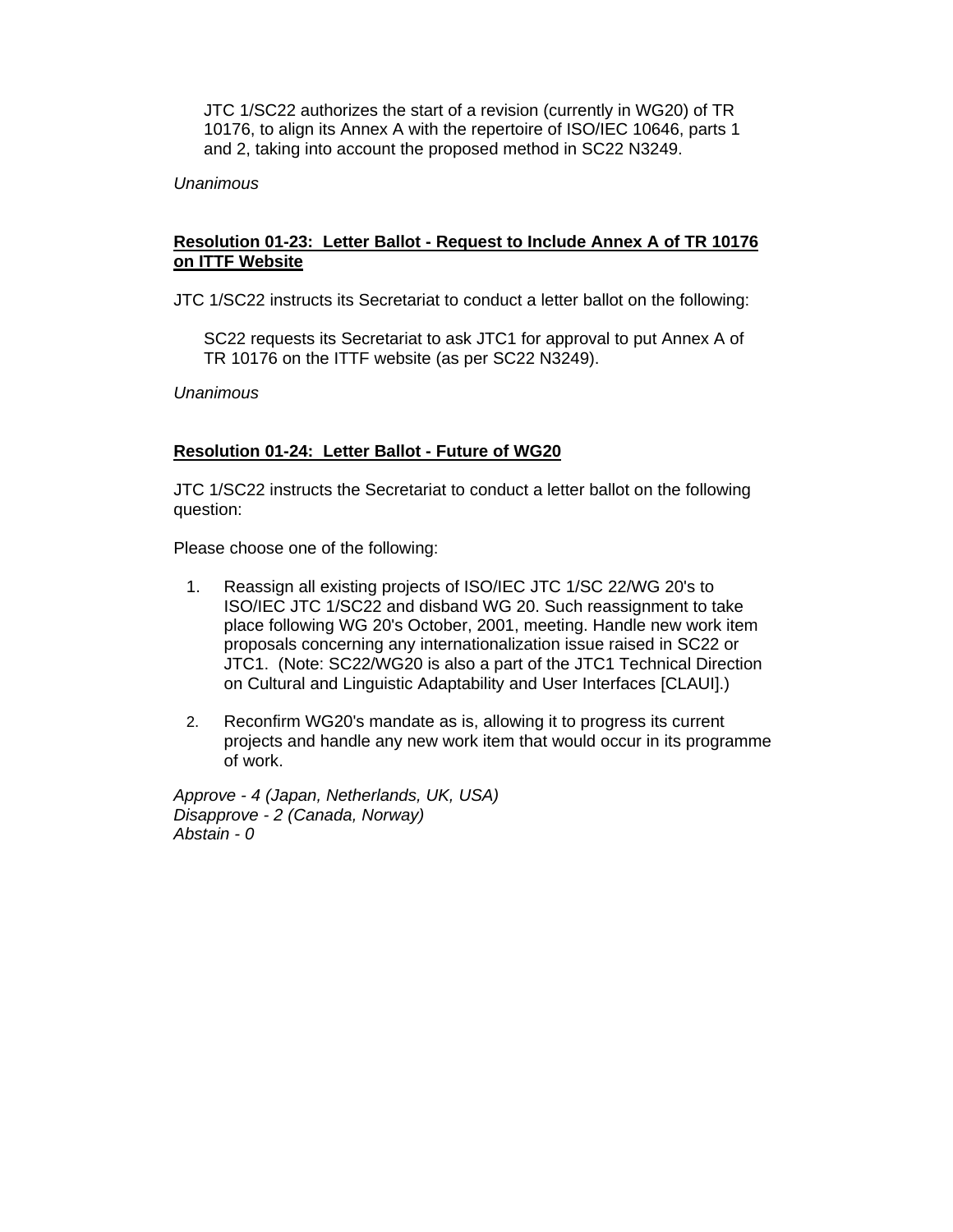#### **Resolution 01-25: Processing DTR 14652 - Functionality for Internationalization Specification Method for Cultural Conventions**

JTC 1/SC22 returned ISO/IEC DTR 14652 to SC22/WG20 under document N3261. SC22 directs WG20 to process DTR 14652 as follows:

- Hold a ballot resolution meeting to resolve the issues raised during balloting, and to prepare a Disposition of Comments document, including explicit identification of areas that cannot be resolved.
- Repackage DTR 14652 to clearly identify the non-controversial and controversial portions of the document,
- Prepare a report explaining the changes to DTR 14652,
- Resubmit DTR 14652 together with the report of changes to JTC1 for DTR balloting.

*Approve - 4 (Japan, Netherlands, UK, USA) Disapprove - 0 Abstain - 2 (Canada, Norway)*

## **Resolution 01-26: Letter Ballot - Withdrawal of JTC 1.22.15435 - API for Internationalization**

JTC 1/SC22 notes that JTC 1.22.15435 - API for Internationalization has exceeded its time for proceeding to CD stage; has been extended; and WG20 has failed to submit a CD registration ballot as directed by resolution 00-20.

SC22 requests JTC1 to withdraw the project. SC22 further requests SC22/WG20 develop an NP for a Type 2 TR, or a Type 3 TR, which addresses the functionality of 15435 and addresses current practice in existing programming languages.

*Approve - 4 (Canada, Japan, Netherlands, UK, USA) Disapprove - 1 (Norway) Abstain - 0*

# **Resolution 01-27: SC22 Relationship With CEN TC304**

JTC 1/SC22 instructs its Secretariat to investigate the relationship of SC22 and CEN TC304 to determine whether CEN TC304 is an authorized body to request registration of the profile in N3265; the status of N3265 within CEN TC304; and to take appropriate action.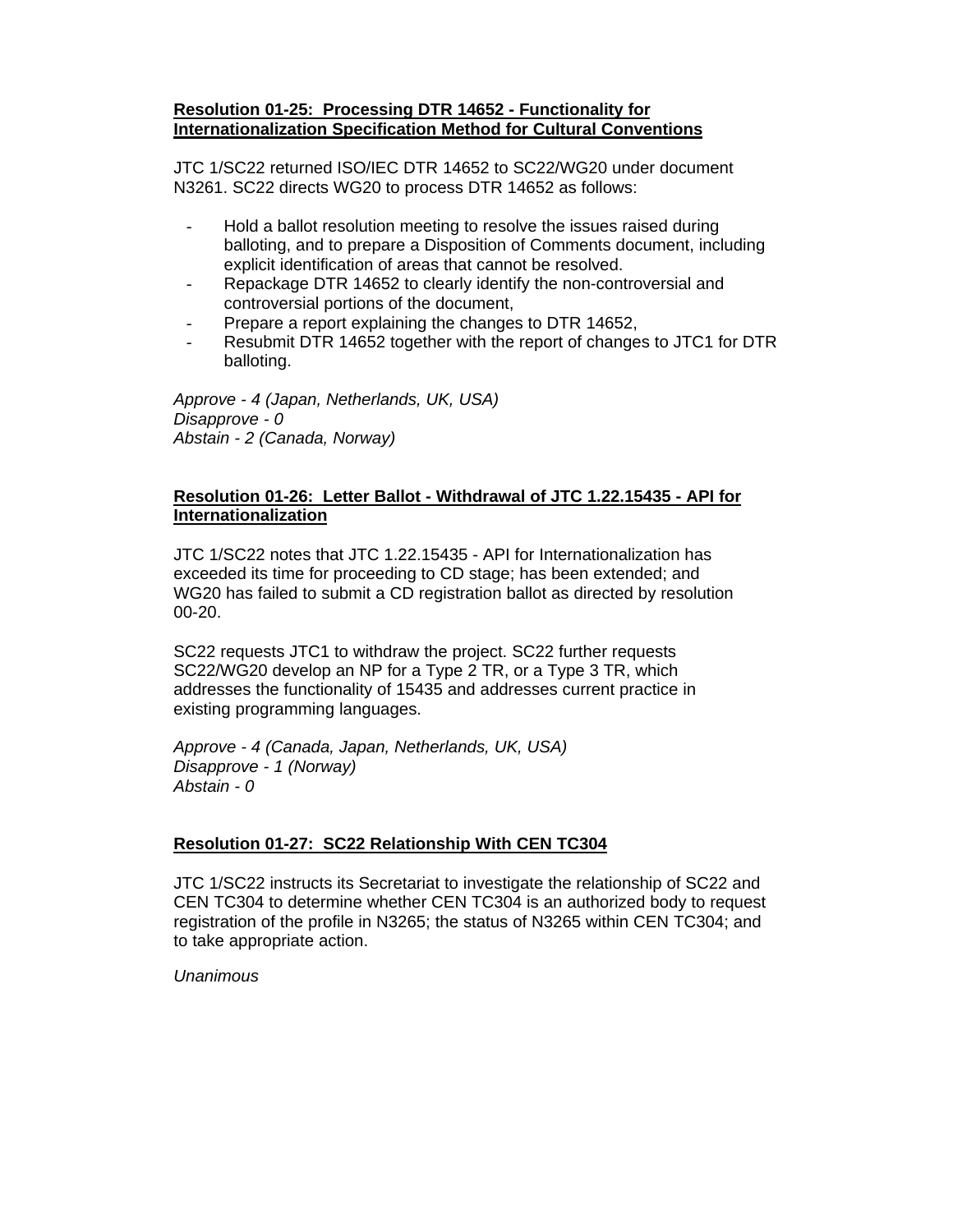### **Resolution 01-28: Identification of SC22 Liaisons**

JTC 1/SC22 instructs its Secretariat to prepare a summary and guidance for the SC22 2002 Plenary regarding SC22 liaisons, especially those for which there are no named liaison persons.

#### *Unanimous*

## **Resolution 01-33: Character Set Issues**

JTC 1/SC22 instructs its Chairman to prepare a list of character set issues to be examined by an ad hoc at the 2002 SC22 Plenary in Finland.

*Unanimous*

## **Resolution 01-34: Appointment of SC22 Representative to ISO/IEC JTC 1/IIT-RG**

JTC 1/SC22 appoints Mr. Keld Simonsen as its representative to the JTC 1/IIT-RG.

#### *Unanimous*

### **Resolution 01-31: Appreciation: John Dawes**

JTC 1/SC22 expresses its gratitude and appreciation to John Dawes for his years of service as PCTE Project Editor and congratulates him on a job very well done.

*Acclamation*

### **Resolution 01-31a: Appreciation: Ed Barkmeyer**

JTC 1/SC22 expresses its gratitude and appreciation to Ed Barkmeyer for his years of service as Language Independent Data Types Project Editor and congratulates him on a job very well done.

*Acclamation*